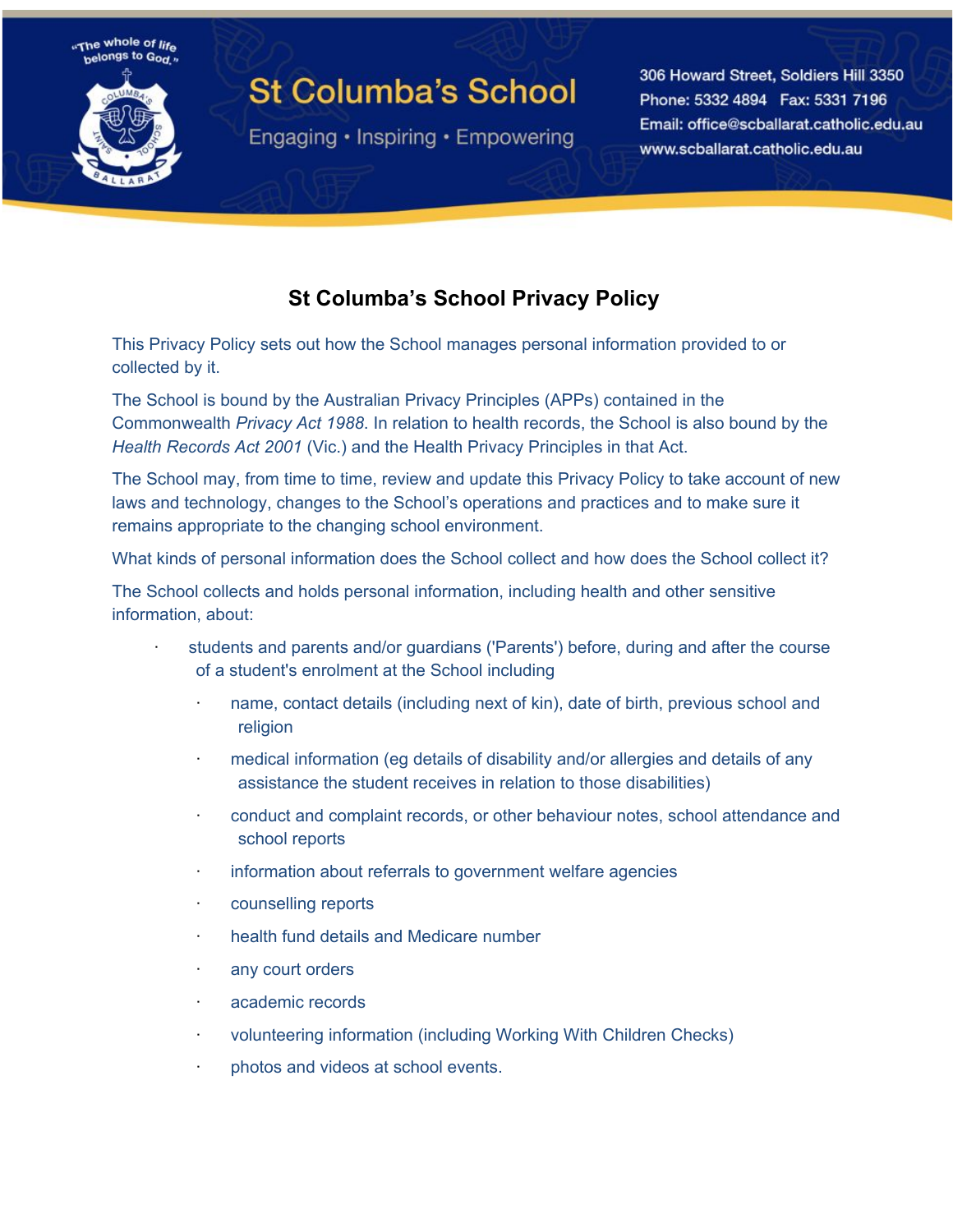- job applicants, staff members, volunteers and contractors, including:
	- name, contact details (including next of kin), date of birth and religion
	- · information on job application
	- · professional development history
	- · salary and payment information, including superannuation details
	- medical information (eg details of disability and/or allergies and medical certificates)
	- complaint records and investigation reports
	- leave details
	- · photos and videos at school events
	- · work emails and private emails (when using work email address) and internet browsing history
	- other people who come into contact with the School, including name and contact details and any other information necessary for the particular contact with the School.

*Personal Information you provide*: The School will generally collect personal information held about an individual by way of forms filled out by Parents or students, face-to-face meetings and interviews, emails and telephone calls. On occasions people other than Parents and students (such as job applicants and contractors) provide personal information to the School.

*Personal Information provided by other people*: In some circumstances the School may be provided with personal information about an individual from a third party, for example a report provided by a medical professional or a reference from another school The type of information the School may collect from another school may include:

- academic records and/or achievement levels
- information that may be relevant to assisting the new school meet the needs of the student including any adjustments

*Exception in relation to employee records*: Under the *Privacy Act*, the Australian Privacy Principles do not apply to an employee record. As a result, this Privacy Policy does not apply to the School's treatment of an employee record where the treatment is directly related to a current or former employment relationship between the School and employee. The School handles staff health records in accordance with the Health Privacy Principles in the *Health Records Act 2001 (Vic.).*

*Anonymity:* The School needs to be able to identify individuals with whom it interacts and to collect identifiable information about them to facilitate the delivery of schooling to its students and its educational and support services, conduct the job application process and fulfil other obligations and processes. However, in some limited circumstances some activities and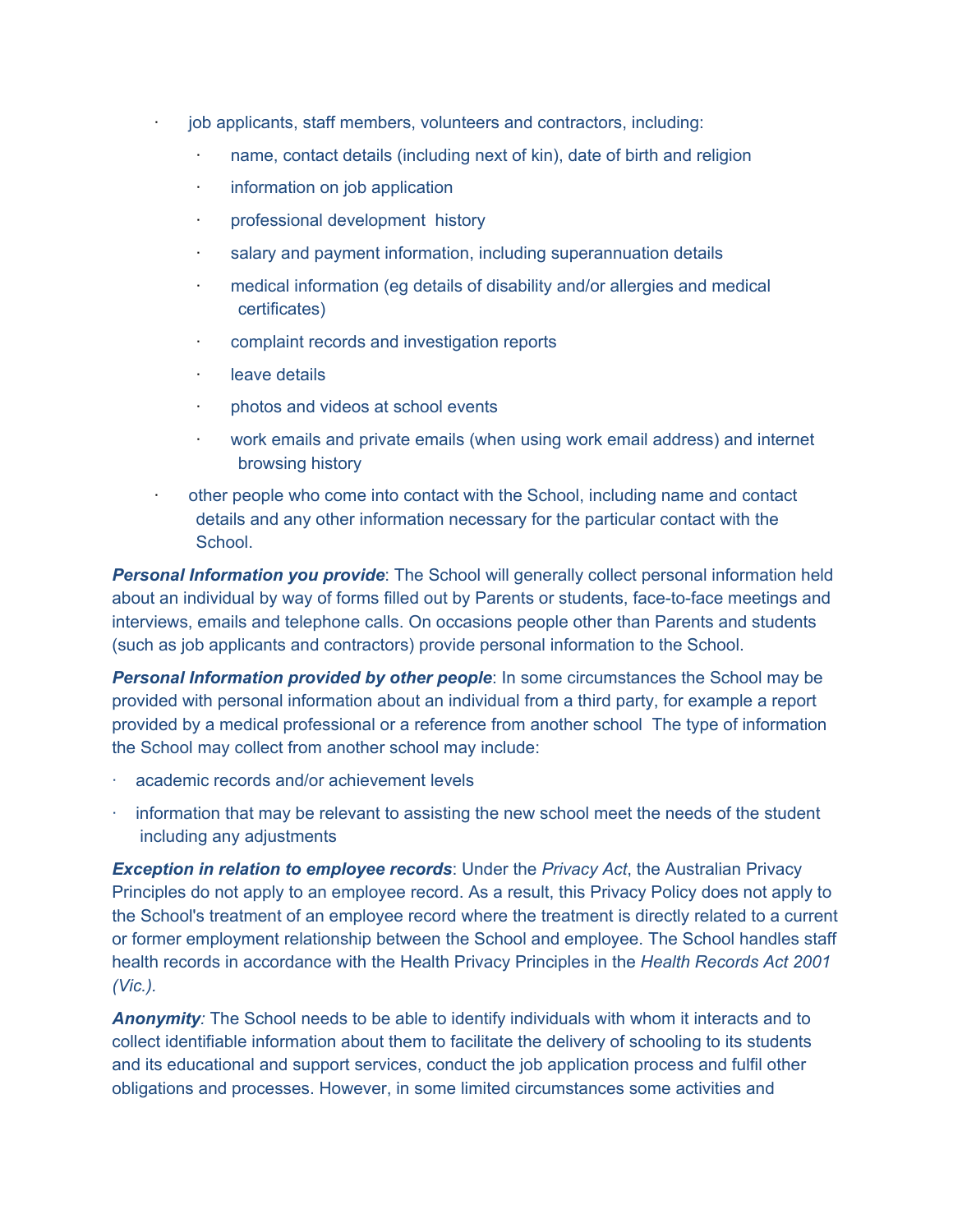interactions with the School may be done anonymously where practicable, which may include making an inquiry, complaint or providing feedback.

How will the School use the personal information you provide?

The School will use personal information it collects from you for the primary purpose of collection, and for such other secondary purposes that are related to the primary purpose of collection and reasonably expected by you, or to which you have consented.

*Students and Parents:* In relation to personal information of students and Parents, the School's primary purpose of collection is to enable the School to provide schooling to students enrolled at the School (including educational and support services for the student), exercise its duty of care and perform necessary associated administrative activities which will enable students to take part in all the activities of the School. This includes satisfying the needs of Parents, the needs of the student and the needs of the School throughout the whole period the student is enrolled at the School.

The purposes for which the School uses personal information of students and Parents include:

- · to keep Parents informed about matters related to their child's schooling, through correspondence, newsletters and magazines
- · day-to-day administration of the School
- looking after students' educational, social and medical wellbeing
- seeking donations and marketing for the School
- to satisfy the School's legal obligations and allow the School to discharge its duty of care
- · to satisfy the School service providers' legal obligations, including the Catholic Education Commission of Victoria Ltd (CECV) and the Catholic Education Offices.

In some cases where the School requests personal information about a student or Parent, if the information requested is not provided, the School may not be able to enrol or continue the enrolment of the student or permit the student to take part in a particular activity.

*Job applicants and contractors*: In relation to personal information of job applicants and contractors, the School's primary purpose of collection is to assess and (if successful) to engage the applicant, or contractor, as the case may be.

The purposes for which the School uses personal information of job applicants and contractors include:

- administering the individual's employment or contract, as the case may be
- for insurance purposes
- seeking donations and marketing for the School
- satisfying the School's legal obligations, for example, in relation to child protection legislation.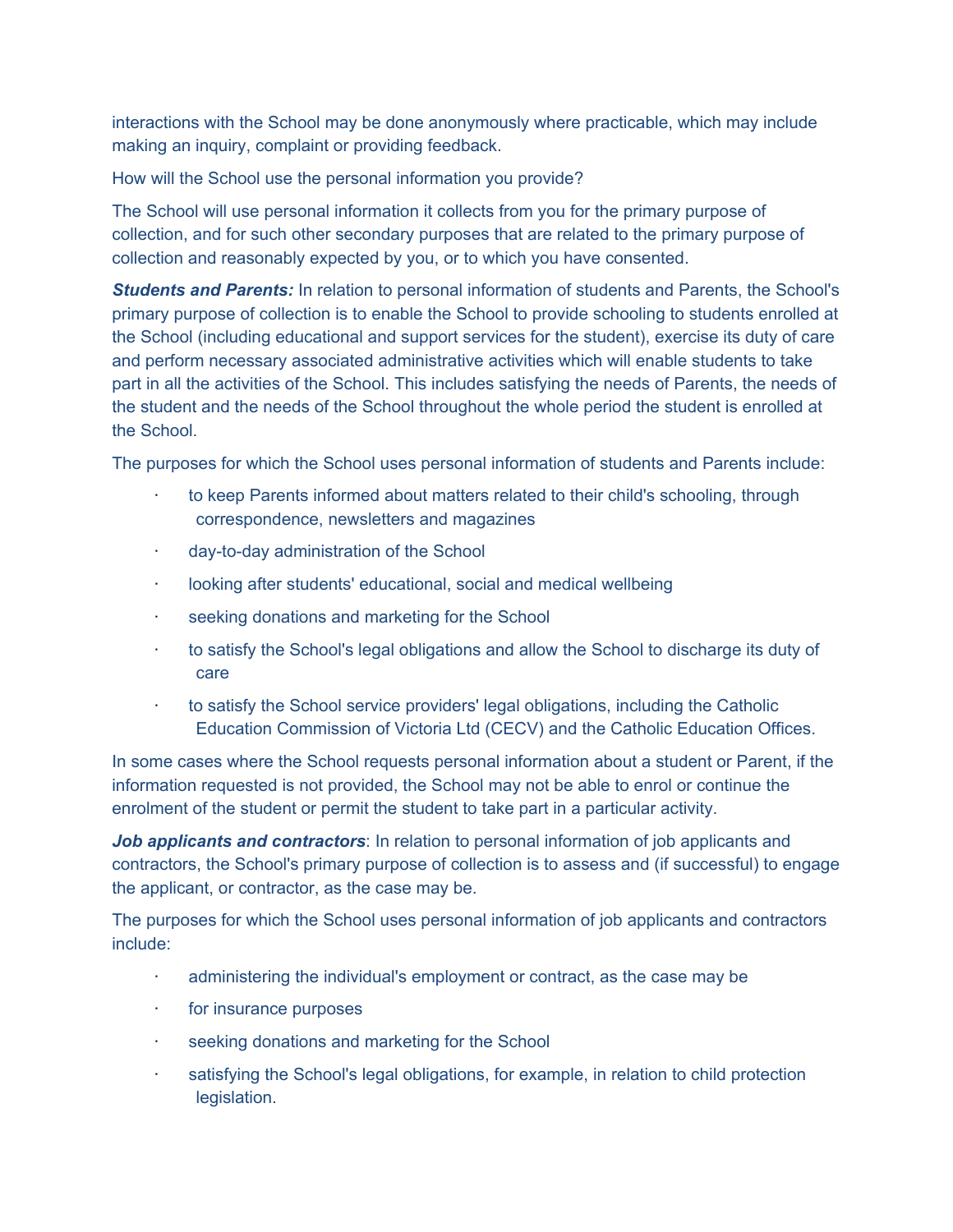*Volunteers:* The School also obtains personal information about volunteers who assist the School in its functions or conduct associated activities, such as Parents and Friends and School Advisory Council, to enable the School and the volunteers to work together, to confirm their suitability and to manage their visits.

**Counsellors:** The School contracts with external providers to provide counselling services for some students. The principal may require the Counsellor to inform him or her or other teachers of any issues the principal and the Counsellor believe may be necessary for the School to know for the well-being or development of the student who is counselled or other students at the School.

**Parish:** The School may disclose limited personal information to the school parish to facilitate religious and sacramental programs, and other activities such as fundraising.

*Marketing and fundraising*: The School treats marketing and seeking donations for the future growth and development of the School as an important part of ensuring that the School continues to provide a quality learning environment in which both students and staff thrive. Personal information held by the School may be disclosed to organisations that assist in the School's fundraising, for example, the School's Foundation or alumni organisation.

Parents, staff, contractors and other members of the wider School community may from time to time receive fundraising information. School publications, like newsletters and magazines, which include personal information and sometimes people's images, may be used for marketing purposes.

Who might the School disclose personal information to and store your information with?

The School may disclose personal information, including sensitive information, held about an individual for **educational, administrative** and **support purposes**. This may include to:

- School service providers which provide educational, support and health services to the School, (either at the School or off campus) including the Catholic Education Commission of Victoria Ltd (CECV), Catholic Education Offices, specialist visiting teachers, volunteers, counsellors, sports coaches and providers of learning and assessment tools
- · third party service providers that provide online educational and assessment support services, document and data management services, or applications to schools and school systems including the Integrated Catholic Online Network (ICON) and Google's G Suite, including Gmail and, where necessary, to support the training of selected staff in the use of these services
- other third parties which the school uses to support or enhance the educational or pastoral care services for its students or to facilitate communications with Parents
- another school including to its teachers to facilitate the transfer of a student
- State and Federal government departments and agencies
- · health service providers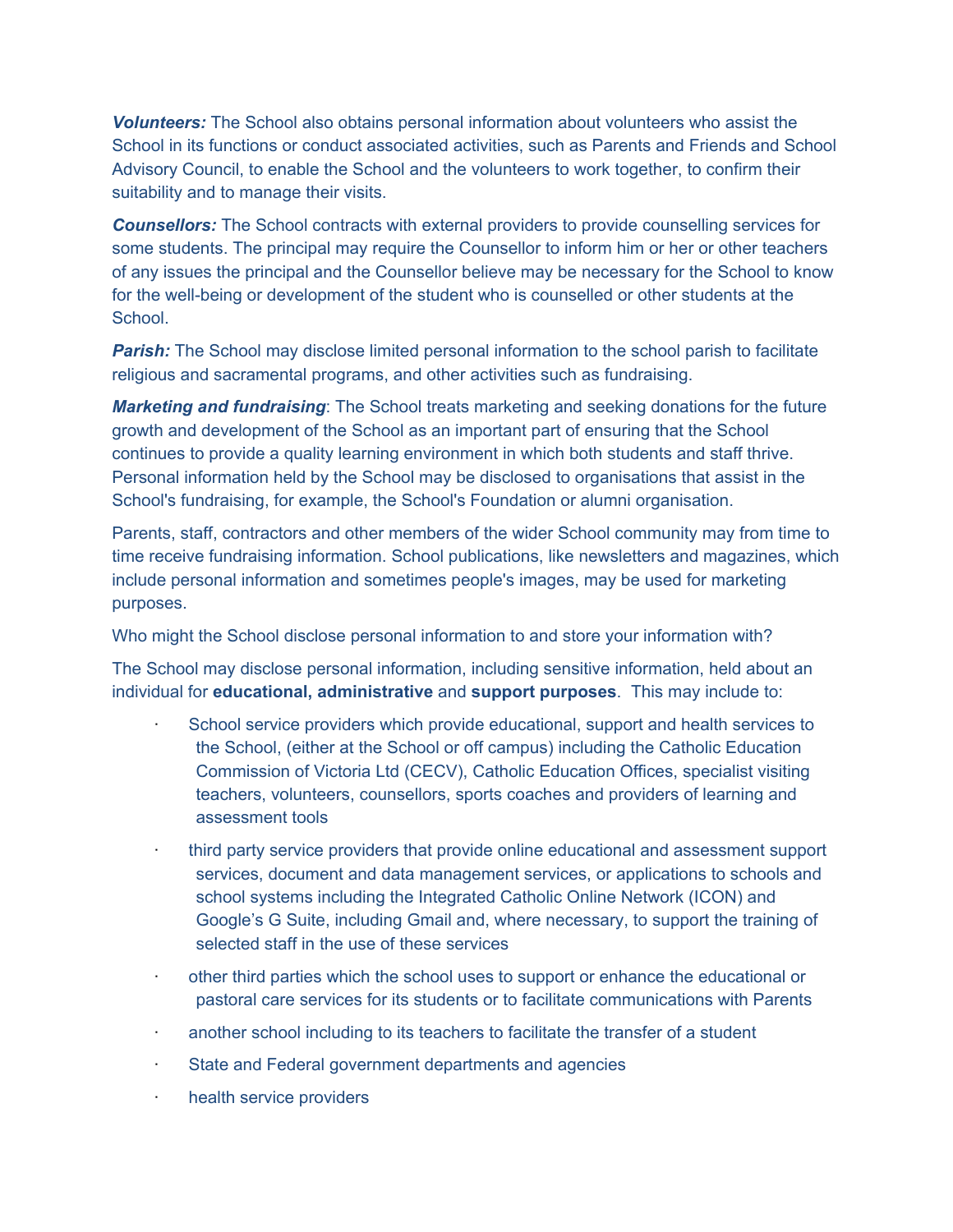- recipients of School publications, such as newsletters and magazines
- student's parents or guardians and their emergency contacts
- · assessment and educational authorities including the Australian Curriculum, Assessment and Reporting Authority
- anyone you authorise the School to disclose information to
- anyone who we are required or authorised to disclose the information to by law, including child protection laws.

## *Nationally Consistent Collection of Data (NCCD) on School Students with Disability*

The School is required by the Federal *Australian Education Regulation 2013* (**the Regulation**) to provide certain information under the NCCD on students with a disability. The school provides the required information to the CECV, as an approved authority, to provide on the school's behalf. Under the NCCD, the following information is required for each student with a disability:

- their level of education (i.e. primary or secondary)
- · their category of disability (i.e. physical, cognitive, sensory or social/emotional)

· their level of adjustment (i.e. support provided within quality differentiated teaching practice, supplementary, substantial or extensive adjustment).

Student information provided for the purpose of the NCCD does not explicitly identify any student. However the School will disclose students' names to the CECV, to enable CECV to undertake financial modelling about funding for particular students, including ongoing evaluation of the adequacy of the funding for individual students under the NCCD. The CECV will not disclose a student's identity for the NCCD.

*Sending and storing information overseas*: The School may disclose personal information about an individual to overseas recipients, for instance, to facilitate a school exchange. However, the School will not send personal information about an individual outside Australia without:

- · obtaining the consent of the individual; or
- · otherwise complying with the Australian Privacy Principles or other applicable privacy legislation.

The School may also store personal information [including sensitive information] in the 'cloud'. This means that the information is held on the servers of third party cloud service providers engaged by the School. The servers may be situated in or outside Australia.

The School may from time to time use the services of third party online service providers (including for the delivery of services and third party online applications, or Apps relating to email, instant messaging and education and assessment, such as Google's G Suite, including Gmail) which may be accessible by you. Some personal information [including sensitive information] may be collected and processed or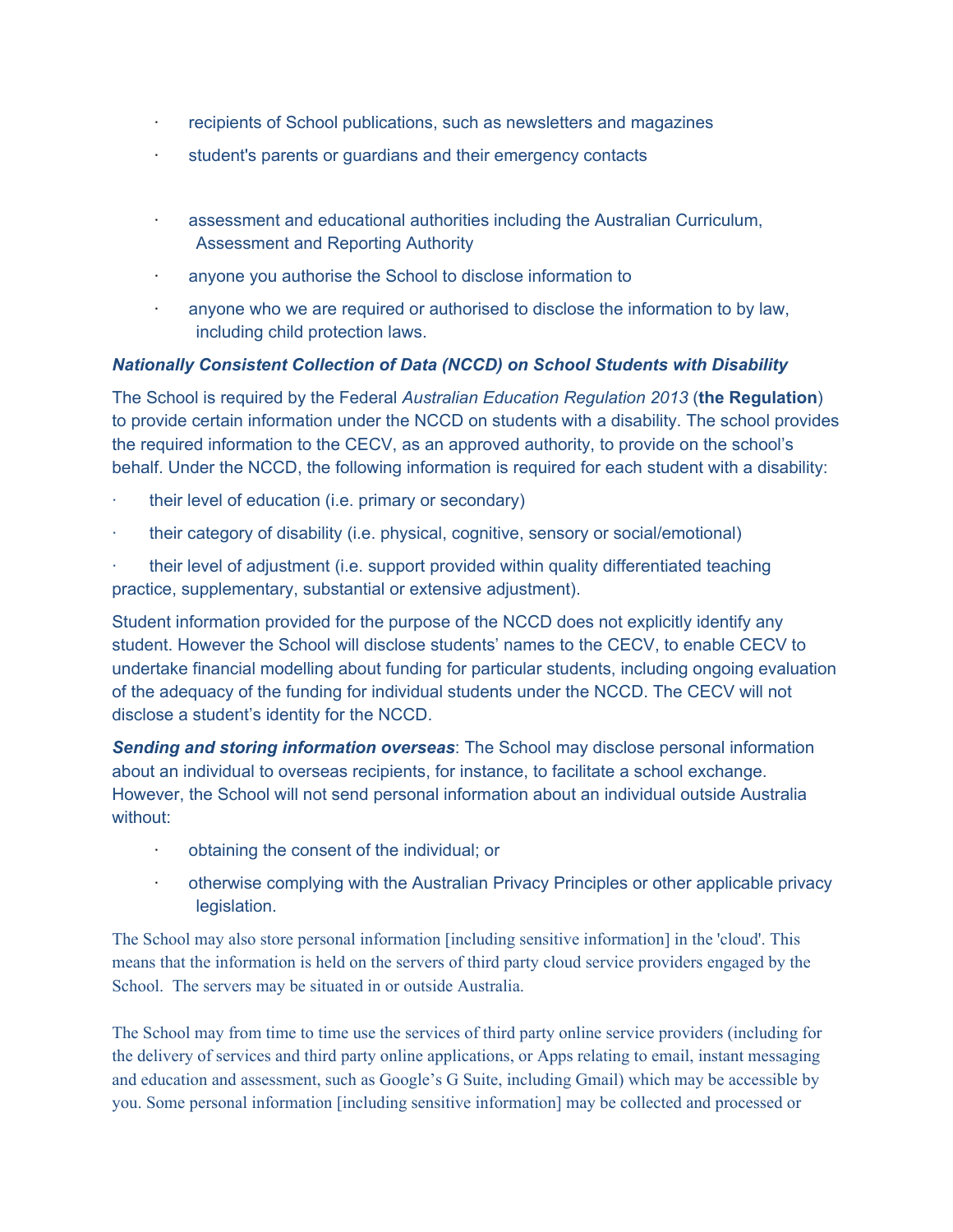stored by these providers in connection with these services. These online service providers may be located in or outside Australia.

School personnel and the school's service providers, and the CECV and its service providers, may have the ability to access, monitor, use or disclose emails, communications (e.g. instant messaging), documents and associated administrative data for the purposes of administering the system and services ensuring their proper use.

As not all countries are bound by laws which provide the same level of protection for personal information provided by the APPs, the School makes reasonable efforts to be satisfied about the security of any personal information collected, processed and stored outside Australia, including that of cloud and third party service providers.

The countries in which the servers of cloud service providers and other third party service providers are located may include:

· **Amazon AWS (Sydney)**

·

· <https://www.google.com/about/datacenters/inside/locations/index.html>

Where personal and sensitive information is retained by a cloud service provider on behalf of CECV to facilitate Human Resources and staff administrative support, this information may be stored on servers located in or outside Australia.

#### How does the School treat sensitive information?

In referring to 'sensitive information', the School means: information relating to a person's racial or ethnic origin, political opinions, religion, trade union or other professional or trade association membership, philosophical beliefs, sexual orientation or practices or criminal record, that is also personal information; health information and biometric information about an individual.

Sensitive information will be used and disclosed only for the purpose for which it was provided or a directly related secondary purpose, unless you agree otherwise, or the use or disclosure of the sensitive information is allowed by law.

### Management and security of personal information

The School's staff are required to respect the confidentiality of students' and Parents' personal information and the privacy of individuals.

The School has in place steps to protect the personal information the School holds from misuse, interference and loss, unauthorised access, modification or disclosure by use of various methods including locked storage of paper records and password access rights to computerised records. This includes responding to any incidents which may affect the security of the personal information it holds. If we assess that anyone whose information is affected by such a breach is likely to suffer serious harm as a result, we will notify them and the Office of the Australian Information Commissioner of the breach. It is recommended that parents and the school community adopt secure practices to protect themselves. You should ensure that all passwords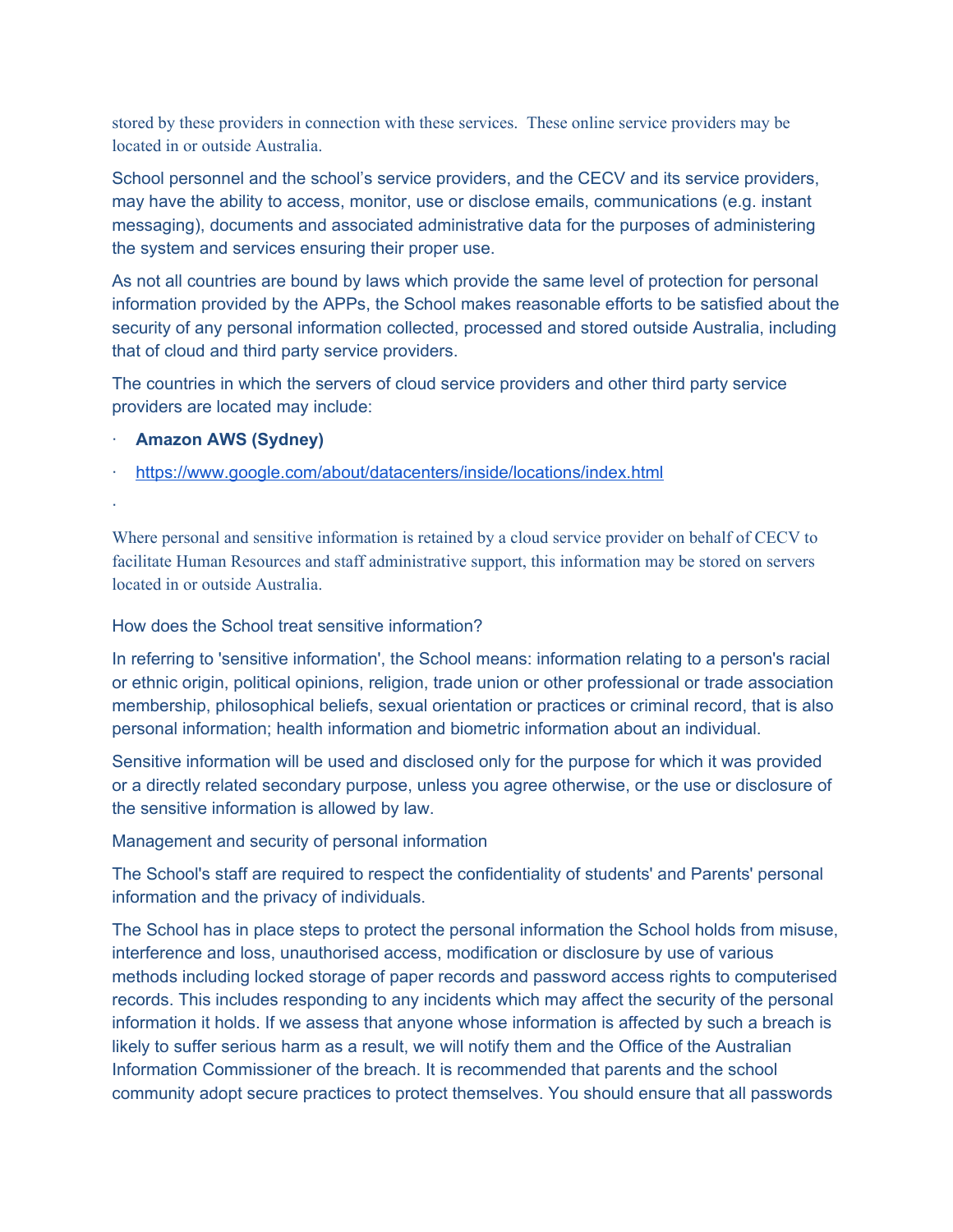you use are strong and regularly updated and that your log in details are kept secure. Do not share your personal information with anyone without first verifying their identity and organisation. If you believe any of your personal information has been compromised, please let the School know immediately.

#### Access and correction of personal information

Under the Privacy Act and the Health Records Act, an individual has the right to seek and obtain access to any personal information and health records respectively which the School holds about them and to advise the School of any perceived inaccuracy. Students will generally be able to access and update their personal information through their Parents, but older students may seek access and correction themselves.

There are some exceptions to the access rights set out in the applicable legislation.

To make a request to access or to update any personal information the School holds about you or your child, please contact the [School Principal] or [School Administrator] by telephone or in writing. The School may require you to verify your identity and specify what information you require. The School may charge a fee to cover the cost of verifying your application and locating, retrieving, reviewing and copying any material requested. If the information sought is extensive, the School will advise the likely cost in advance. If we cannot provide you with access to that information, we will provide you with written notice explaining the reasons for refusal.

Consent and rights of access to the personal information of students

The School respects every Parent's right to make decisions concerning their child's education.

Generally, the School will refer any requests for consent and notices in relation to the personal information of a student to the student's Parents. The School will treat consent given by Parents as consent given on behalf of the student, and notice to Parents will act as notice given to the student.

Parents may seek access to personal information held by the School about them or their child by contacting the [School Principal] or [School Administrator] by telephone or in writing. However, there may be occasions when access is denied. Such occasions would include where release of the information would have an unreasonable impact on the privacy of others, or where the release may result in a breach of the School's duty of care to the student.

The School may, at its discretion, on the request of a student grant that student access to information held by the School about them, or allow a student to give or withhold consent to the use of their personal information, independently of their Parents. This would normally be done only when the maturity of the student and/or the student's personal circumstances warrant it

### Notifiable Data Breach Scheme

Changes to the Privacy Act 1988 (Cth) make it compulsory for schools and other organisations to notify specific types of data breeches to individuals affected by the breach, and to the Office of the Australian Information Commissioner (OAIC). A data breach occurs when personal